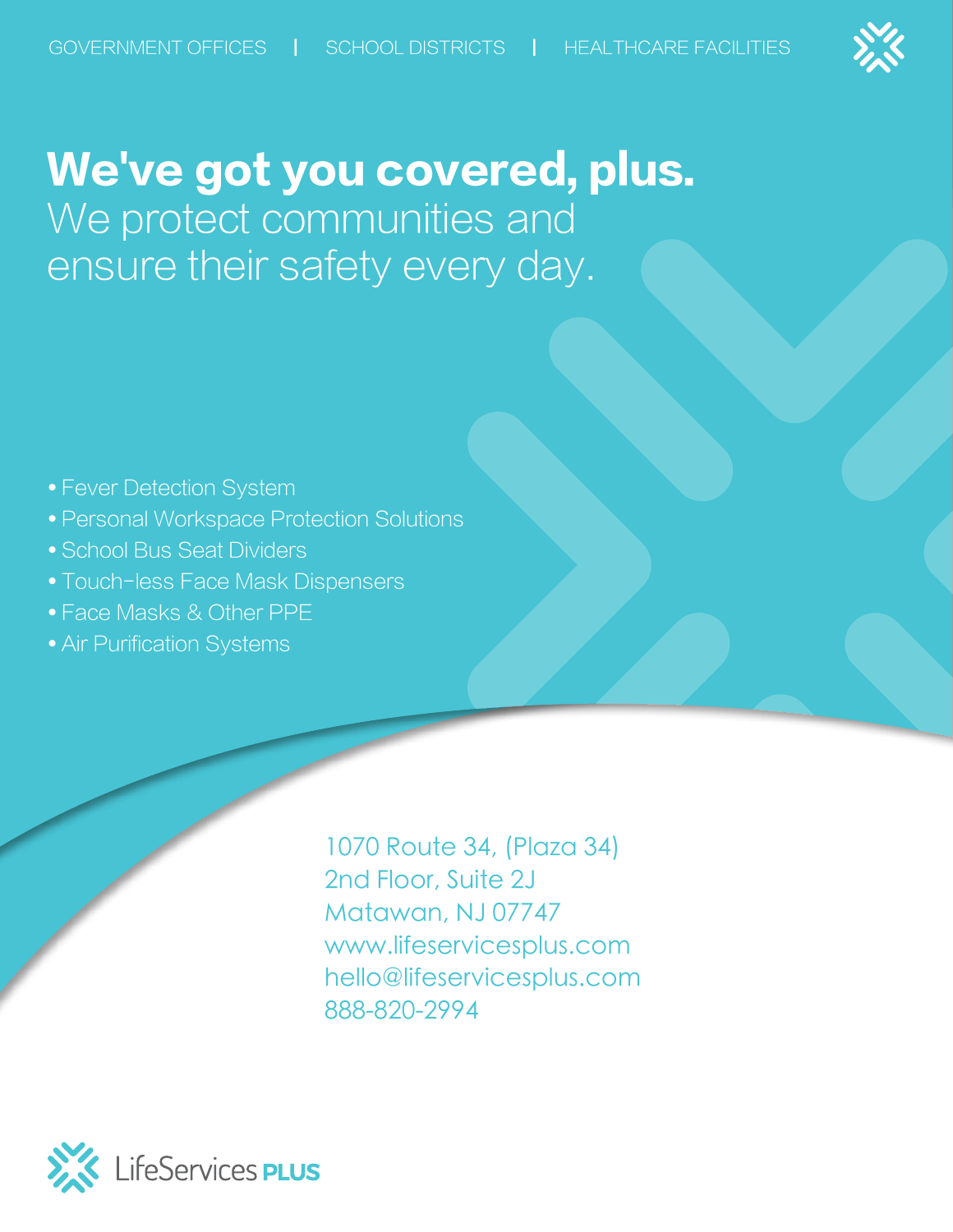# Facial Scanning Temperature Check Kiosks





Wall mount



Table top mount





Floor stand



made with Qualcoww Technologies

#### Facial Scanning Temperature Check Kiosks

- Temperature checks
- Face recognition & capture
- Management Software for recording visitor history & reporting
- Centralized management of multi-scanner networks
- Automated abnormal body temperature alerts
- Built in WiFi and included hardwired Ethernet capabilities
- Relay outputs & integrated card swipe for door access
- COVID questionnaire for facility access
- Floor standing instructional signage for visitors included
- "Stand here" floor sticker for visitor instruction

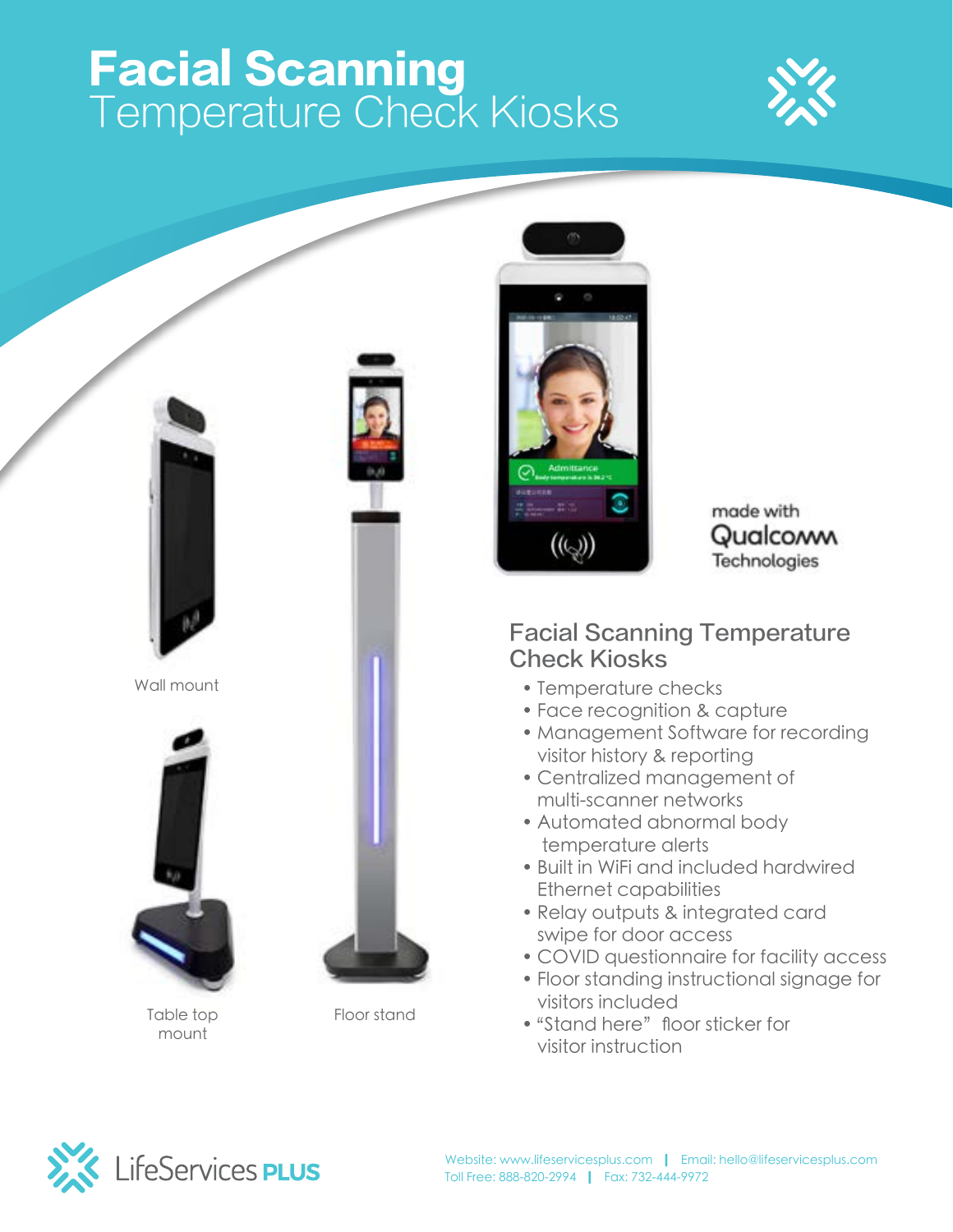## Hand Scanning Temperature Check Kiosk







#### Hand Scanning Temperature Check Kiosks

- Temperature checks
- Management Software for recording visitor history & reporting
- Centralized management of multi-scanner networks
- Automated abnormal body temperature alerts
- Built in WiFi and included hardwired Ethernet capabilities
- (Optional) Relay outputs & integrated card swipe for door access
- Floor standing instructional signage for visitors included
- "Stand here" floor sticker for visitor instruction

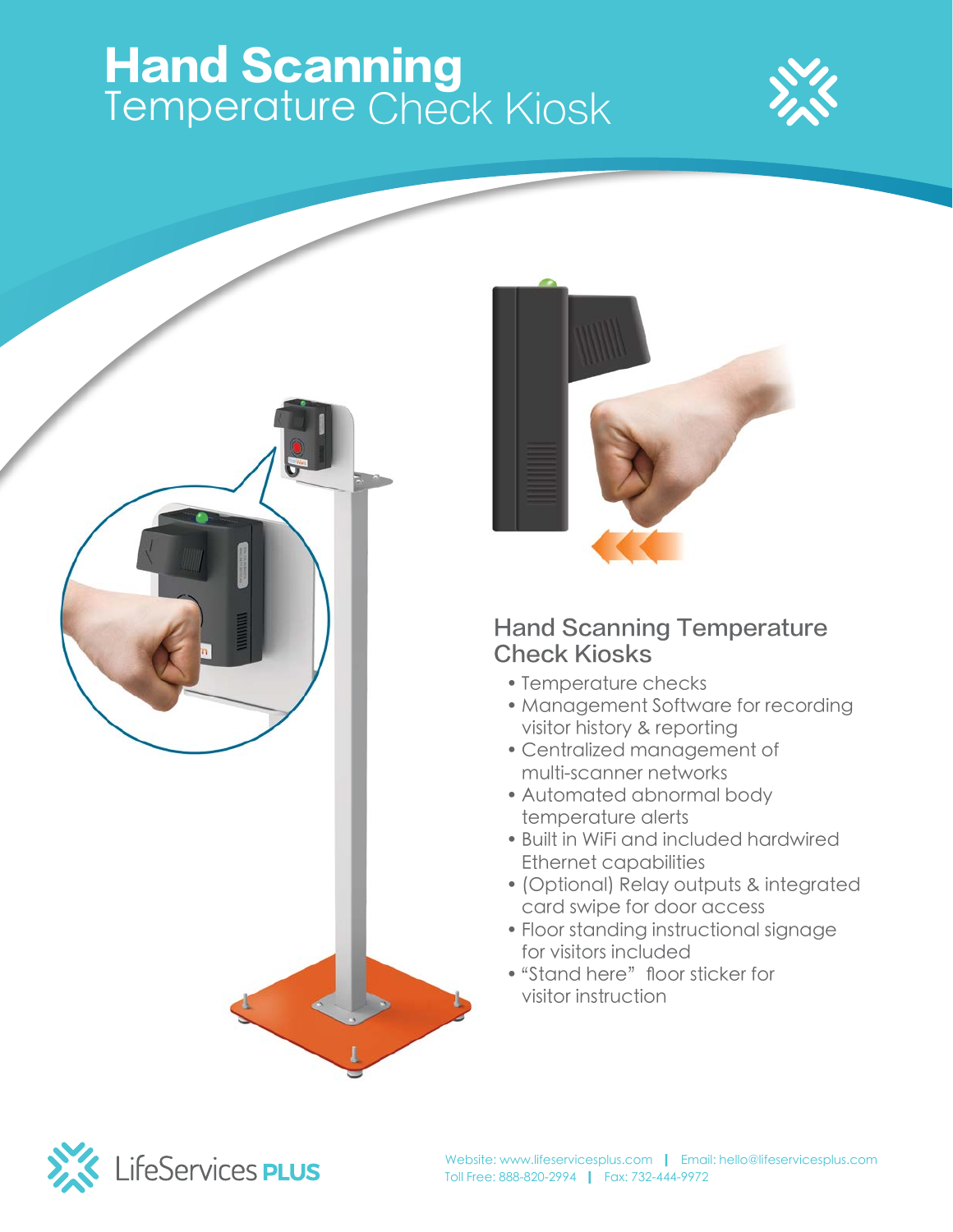# Forehead Scanning Temperature Check Kiosks





Temperature checks



Mount on the wall



Fixed on the bracket

### Forehead Scanning Temperature Check Kiosks

- Temperature checks
- Bluetooth Management Application for recording visitor history & reporting
- Adjustable tripod included
- Rechargeable batteries included
- Power / charger cable included
- Floor standing instructional signage for visitors included
- "Stand here" floor sticker for visitor instruction



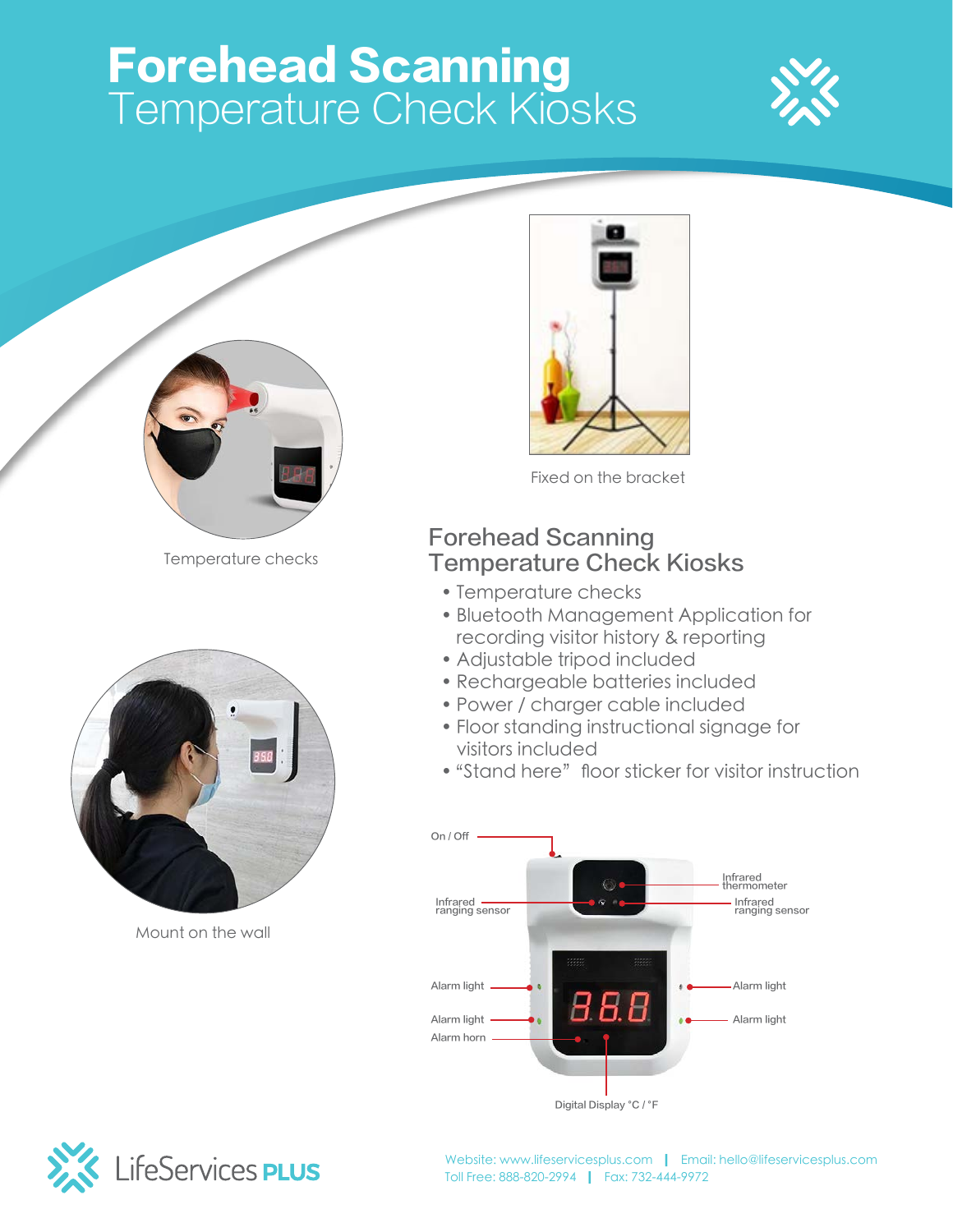## Forehead Scanning Temperature Check Handheld Unit





i-Phone i-Pad

Bluetooth Management Application



Temperature checks

### Forehead Scanning Temperature Check Handheld Unit

- Temperature checks
- Bluetooth Management Application for recording visitor history & reporting
- Batteries included
- Floor standing instructional signage for visitors included
- "Stand here" floor sticker for visitor instruction

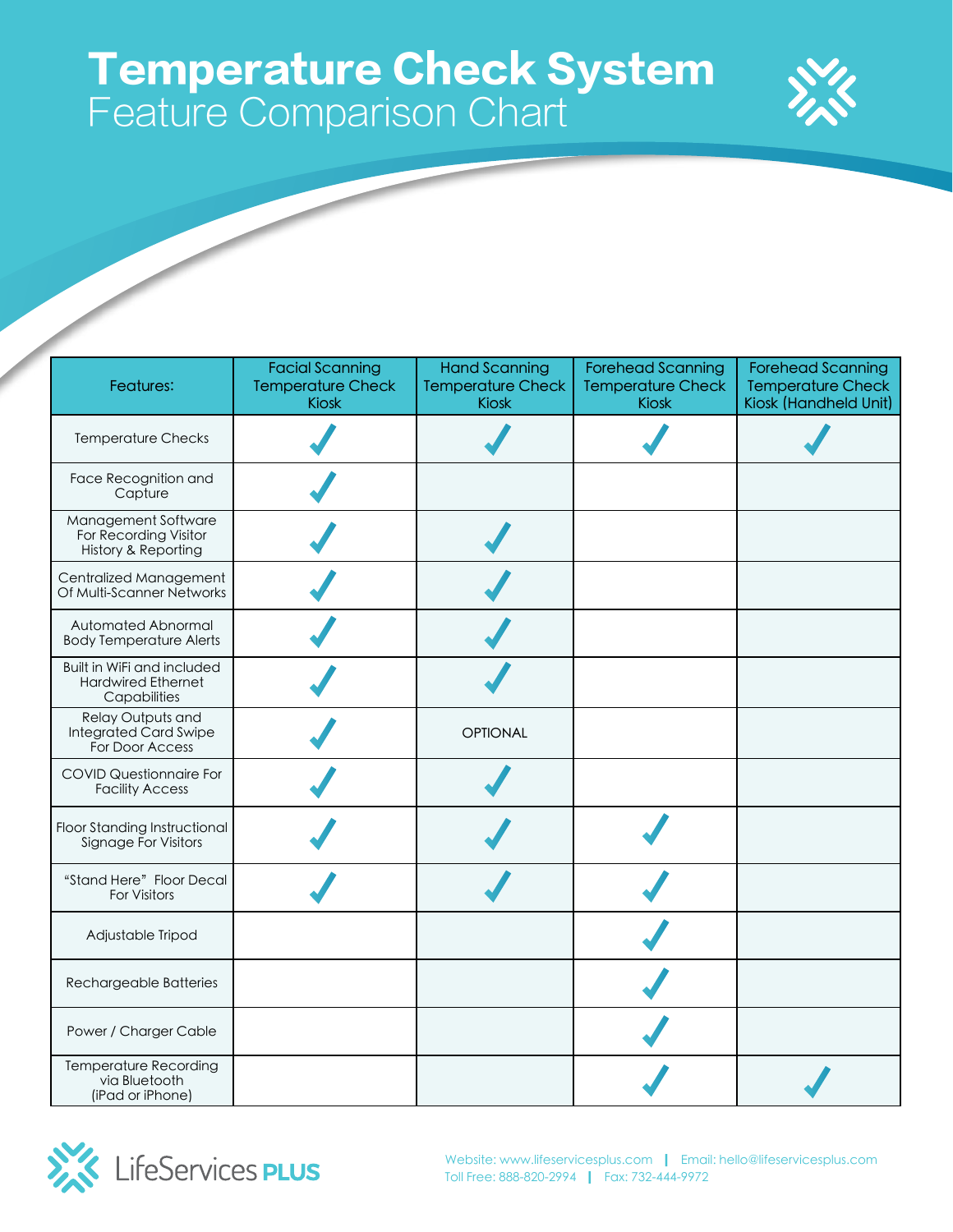### Services, Accessories & Supplies **Miscellaneous**







### We provide end to end solutions!

- Digital visitor instructional signage for Fever Detection System solutions
- Free standing, floor and wall mount printed instructional signage for Fever Detection System solutions
- System design, specification & project management
- Complete on-site installation services
- Custom applications



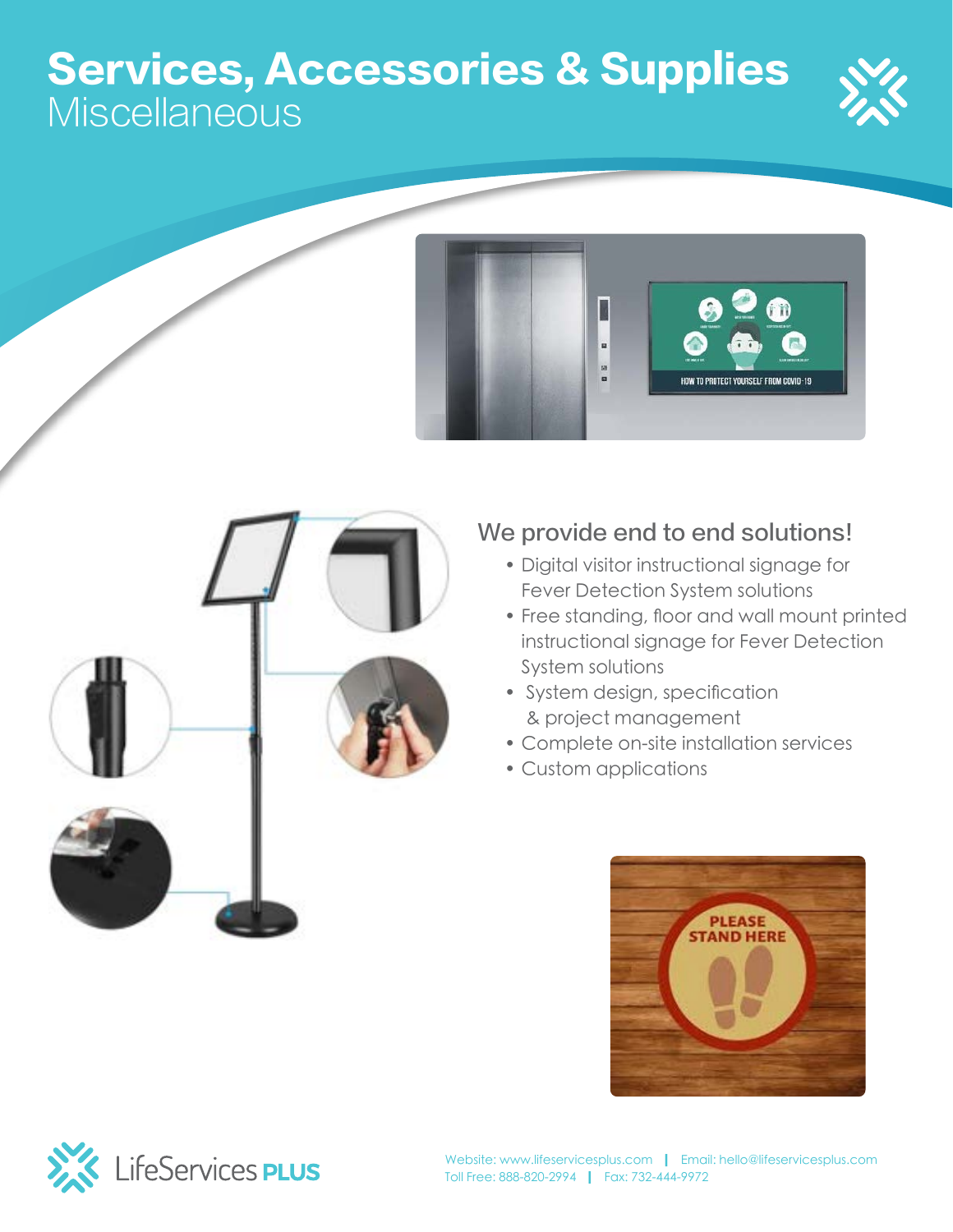## Air Purification Systems Hydroxyl Air Treatment Systems





Air Purification Systems



Air Purification Systems

#### Unlike ozone and UV technology, Hydroxyl Air Treatment Systems are safe to use in occupied spaces!

Hydroxyl Air Treatment Systems feature stateof-the-art Photocatalytic Hydroxyl Generator Technology – which eliminates odors, viruses, bacteria, mold, mildew and a wide range of airborne pathogens.

The HG Hydroxyl Generators are super compact and lightweight. It features state-of-the-art Photocatalytic Hydroxyl Generator Technology designed to treat the air inside the unit.

Use in spaces including...offices, locker rooms, schools, hospitals, clinics, nursing homes, fitness centers, day care centers, funeral homes, Police evidence rooms, prisons, detention centers, hotels & motels, buses & shuttles warehouses, apartments, vehicles, boats, RVs, and more...

### **Specifics**

|                          | Room Capacity: Up to 2,500 Square Feet |
|--------------------------|----------------------------------------|
|                          | Dimensions:6.5" W x 8.5" D x 13" L     |
|                          |                                        |
| Fan Volume: 30 CFM       |                                        |
| Control: On/Off Switch   |                                        |
|                          |                                        |
| Electrical:  120V, 60Hz, |                                        |
|                          | 43 Watts, 1 amp fuse                   |
| <b>Warranty: 2 Years</b> |                                        |

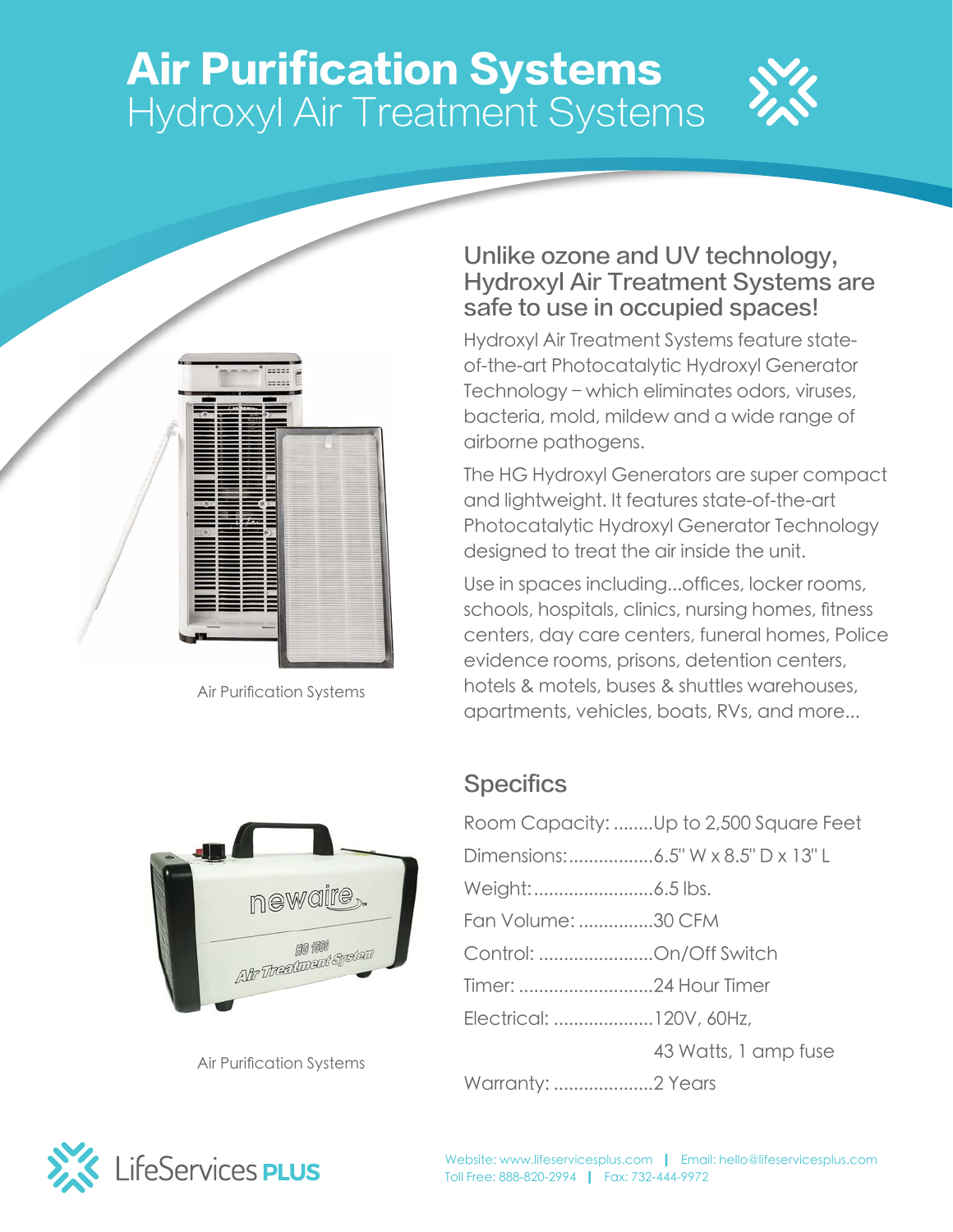# Touch-less Face Mask Dispensers, Face Masks & PPE





- 3-ply face mask
- North American certified machine
- Clean and modern wall mount design
- 200 or 400 quantity mask capacity
- Completely customizable mask pricing
- including free dispensing
- Real time sales & inventory, on the cloud

### WITH A TOUCH-LESS SOLUTION

- North America's first and only Touch-less **Mask Station**
- **Ultrasonic induction technology** for free mask setting (wave and dispense) **and Businesses**
- Credit, debit, Apple & Android tap to pay
- Patented dispensing system for touch free mask delivery
- Optional stand allows the Touch-less Mask Station to be free standing